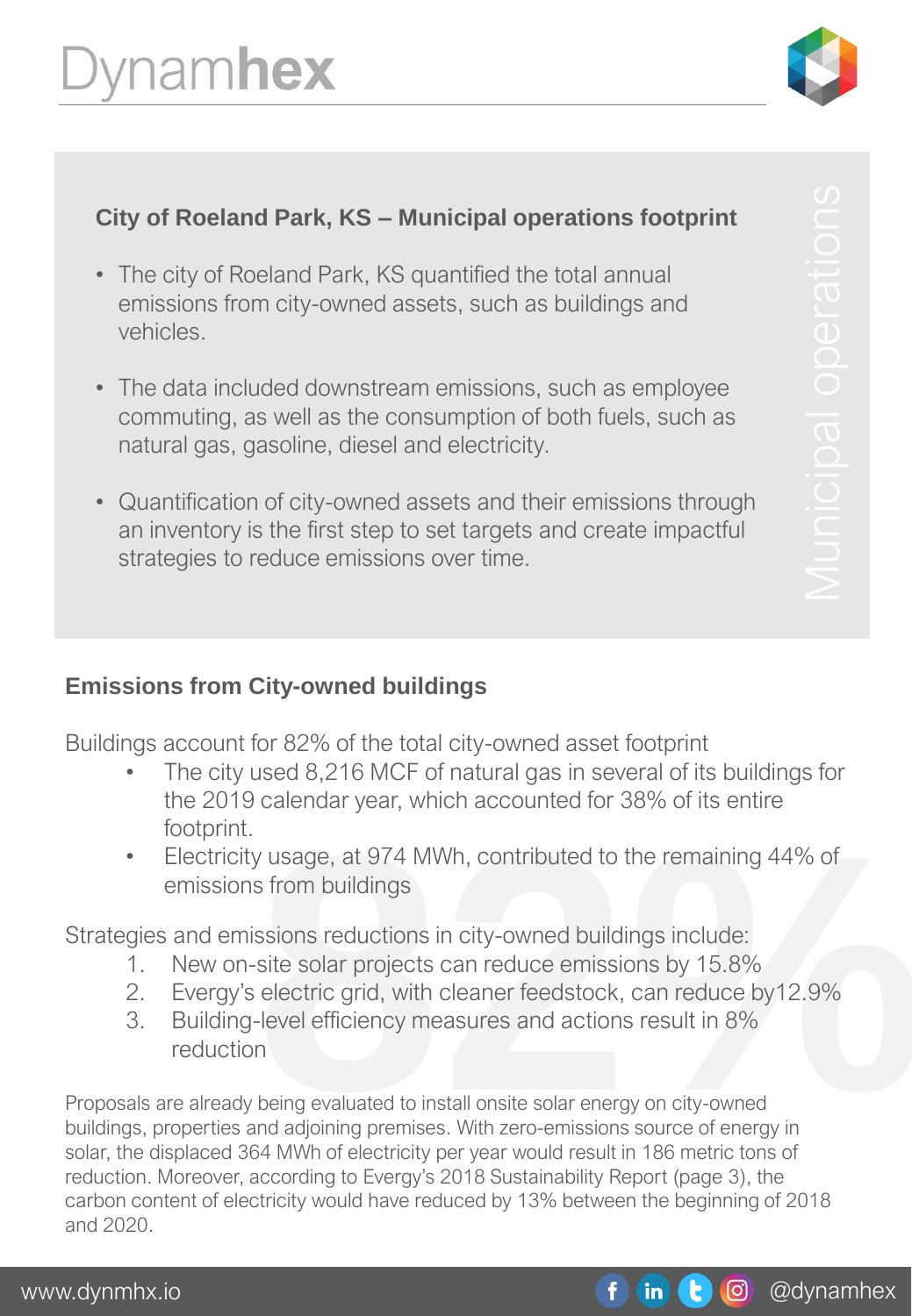

- The 3 major items could collectively meet and exceed a reduction target of 26 – 28%, such as the one suggested under the Paris Accord by target year 2025.
- Almost 37% of city-owned emissions can be reduced<br>
 The 3 major items could collectively meet and exceed a<br>
reduction target of 26 28%, such as the one suggested<br>
under the Paris Accord by target year 2025.<br>
 Most of t • Most of them are already underway, with the inventory being used to both benchmark emissions in future years while measuring progress over time.

## **Normalized emissions from city-operations**

For every full-time employee (adjusted by aggregating part-time staff members), the City emits around 39.72 metric tons per FTE. Compared to neighboring cities, such as City of Kansas City, Missouri, it is slightly higher (11.6% higher from KCMO 2017 estimates) who emit  $35.58$  mt  $CO<sub>2</sub>e$  per FTE. For every full-time employee (adjusted by aggregating part-time sconding more than the particle of 26 – 28%, such as the one sumder the Paris Accord by target year 2025.<br>
Most of them are already underway, with the inverse

The economies of scale for operations of larger cities, such as Kansas City, MO, with more staff members, leads to lower per capita contributions to the

# **Emissions from Transportation**

operations. Roeland Park owns 20 fossil-fuel powered vehicles w<br>in 10% of the emissions. In the future, the city could seek opport<br>reduce dependence on petroleum-powered vehicles and transition<br>zero-emissions vehicles, suc Transportation accounted for the remaining 18% of emissions from the city's operations. Roeland Park owns 20 fossil-fuel powered vehicles which resulted in 10% of the emissions. In the future, the city could seek opportunities to reduce dependence on petroleum-powered vehicles and transitioning to zero-emissions vehicles, such as electric vehicles.

Additionally, city staff and employee commuting, both through on-road transportation, and air travel accounted for the remaining 8%. Reduction strategies include:

- Transforming the fleet to electric drivetrain vehicles
- Carpooling to work based on route similarity for staff members

\*Other, non-transit fuel use, for gasoline or diesel, such as small-engines (lawn-mowers) were disregarded